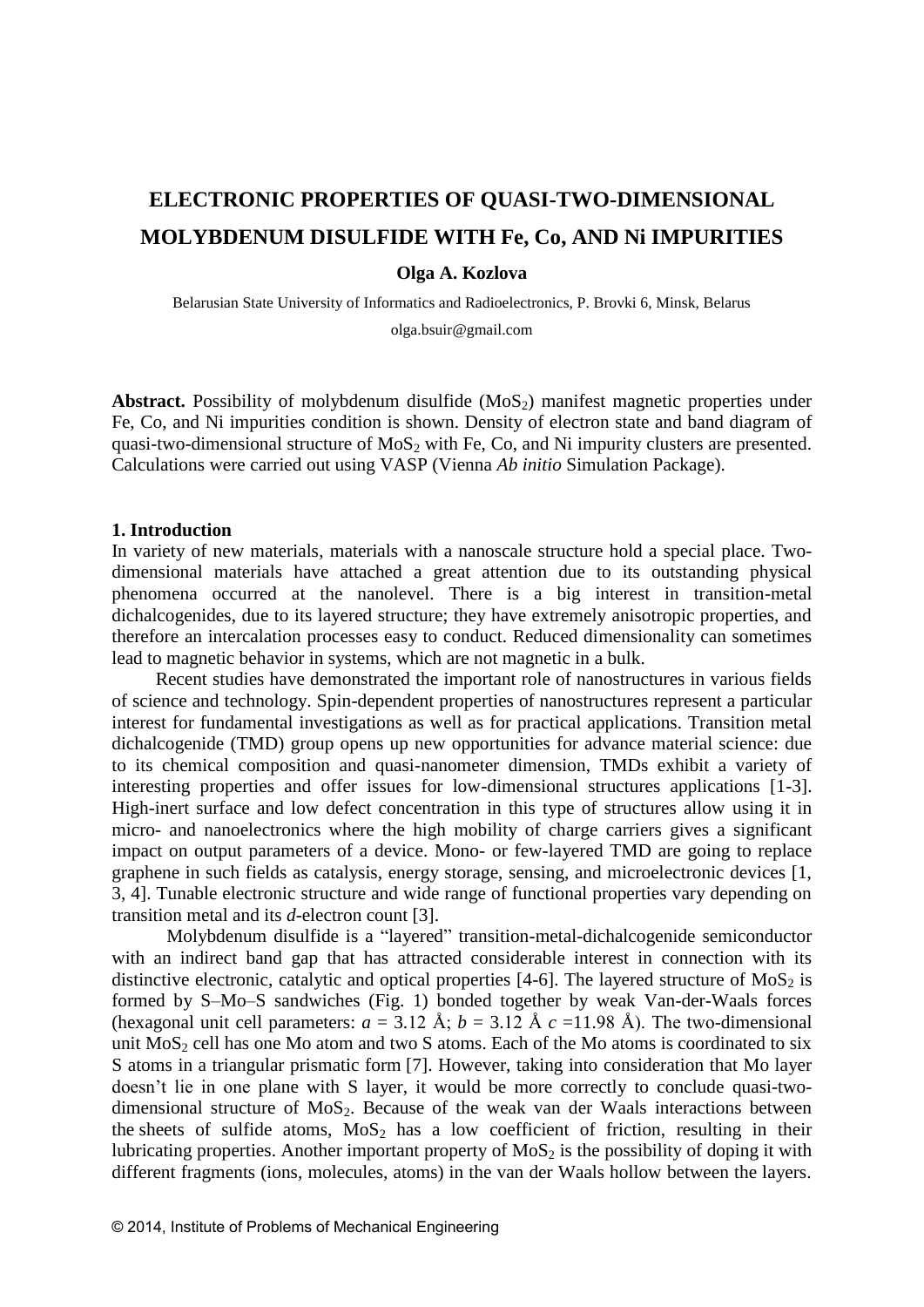The ability to form intercalation compounds is a key feature of any layered systems in terms of their chemical properties. It is possible to obtain high-quality single crystals (by methods of high-temperature synthesis in the gas transport agents) due to the relatively high chemical stability; so the intercalation compounds with transition metals are the best studied from a structural point of view.  $MoS<sub>2</sub>$  can be mechanically exfoliated using scotch tape to create 2D MoS<sub>2</sub> samples, similarly to graphene. The papers  $[4, 5]$  confirm the previous assumptions that molybdenum electronics can overcome the physical limitations imposed on the silicon technology in respect to such characteristics as miniaturization, power consumption, and mechanical flexibility. Thus,  $MoS<sub>2</sub>$  has a number of unique properties, which allow its potential application in transistors, flexible displays, and optics [4-9].



**Fig. 1.** Crystallographic structure of quasi-two-dimensional MoS<sub>2</sub>.

A rather interesting problem is the investigation of nanostructured materials with impurities of magnetic metallic fragments, due to which manifestation of significant magnetic properties became possible as it was with the ternary compound  $TIMEX<sub>2</sub>$  [9] and binary nanostructures of ZnO  $[10, 11]$  and SnO<sub>2</sub>  $[12]$ .

Nowadays a very important further step in electronic properties prediction is development of modern methods of materials simulation. Thus, further progress in understanding of physical phenomena at nanoscale level may be realized by use of *ab initio* simulations taking into account difficulties of experimental investigations of nanoobjects.

The paper presents the results of spin-dependent properties investigation of twodimensional structure of  $MoS<sub>2</sub>$ , the main representative of the transition metals dichalcogenides (TMD) group, with mono- and complexes (clusters) of Fe, Co, and Ni impurities with the first-principles (*ab initio*) simulation methods.

## **2. Methodology**

The research presented in this paper aims to investigate the electronic and magnetic properties of quasi-two-dimensional molybdenum disulfide with impurities of Fe, Co, and Ni, a well-known ferromagnetic metal. These three elements compose the Iron triad, which has very similar chemical and physical characteristics. The Iron triad elements have the ability to create a large magnetic pole due to their unpaired electrons. Moreover, they can quite easily combine with each other in the structures, and create various types of alloys [13]. The study of spin-dependent properties of two-dimensional structure of  $MoS<sub>2</sub>$  with Co clusters impurities was carried out by means of the software package VASP (Vienna *Ab initio* Simulation Package) [14, 15]. The interaction between ions and electrons in the simulated system is described by the Plane Augmented Waves (PAW) method. With the use of program package VASP it is possible to calculate the forces and stresses, which are used to relax atoms into their ground state. GGA-PBE pseudopotentials were applied for description of interaction between the atomic cores and electrons.

The calculations were performed using periodic conditions. Super-cell with size of  $6 \times 6 \times 1$  hexagonal unit cells of MoS<sub>2</sub> was created in order to exclude the influence of impurities on each other. The hexagonal structure was transformed into the orthorhombic for more adequate reflection of all disturbances occurring during relaxation process. The energy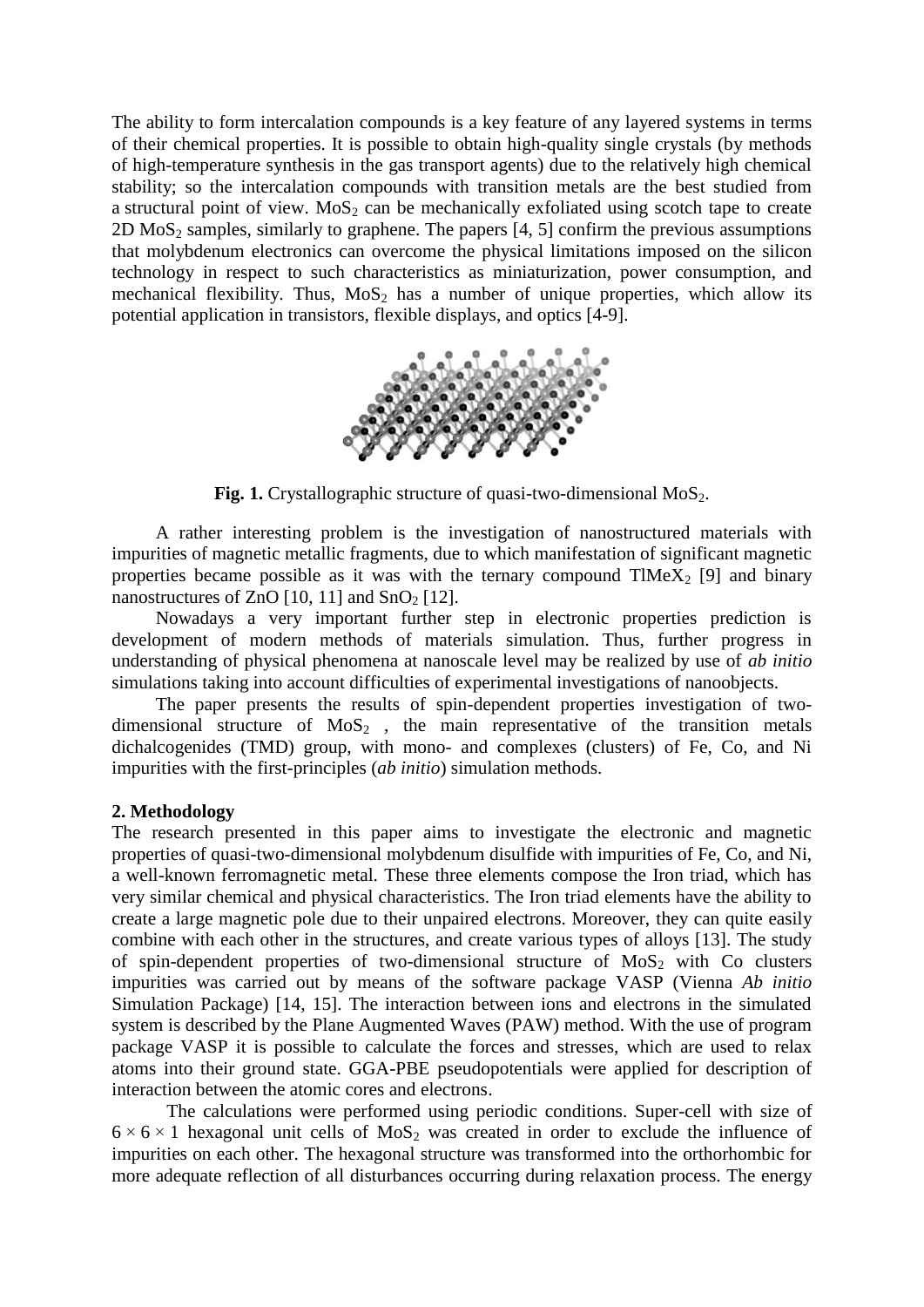cutoff of 500 eV for the plane-wave expansion was used. Structure relaxation was carried out until atom interaction forces don't exceed 0.05 eV/Å.

## **3. Results and conclusion**

Interatomic interactions in the  $MoS<sub>2</sub>$  crystal are determined by crystallographic parameters and the type of chemical bonds. The simulation was carried out using hexagonal structure MoS<sub>2</sub> of P<sub>63</sub>/mmc (No194) space group. Modeling crystal consisting of 108 atoms was used for all impurity cluster variations. The cluster size varied from one to four impurities (Fe, Co, and Ni) atoms. All the possible configurations of impurity clusters were studied in order to investigate the influence of Co, Fe, and Ni clusters on the spin-dependent properties of  $MoS<sub>2</sub>$ . However, the probability of substitution of sulfur atoms with doped ones' is extremely low because of a large difference in atomic radius, whereby impurity atoms only in molybdenum positions were examined.

System disturbance in the case of Fe, Co, and Ni substitution of Mo atom in a supercell was investigated. The corresponding concentration of iron triad metals dopant ranged from 0.92 % to 3.70 at %. Due to the larger atomic radii of Fe, Co, and Ni atoms, Mo and S atoms around the dopants move outward and the displacement is not isotropic. The difference between init and relaxed value of Ni-Mo bond length is the largest and equals to 0.60 Å in comparison with Fe-Mo and Co-Mo bond length which are equal to  $0.09 \text{ Å}$  and  $0.46 \text{ Å}$ , respectively. Crystallographic structure of quasi-two-dimensional  $M_0S_2$  with two Ni impurities and a charge density of corresponding views are shown in Fig. 2 and Fig. 3, respectively.



**Fig. 2.** Crystallographic structure of quasi-twodimensional  $MoS<sub>2</sub>$  with two Ni impurities. Top and side view of the configuration.

**Fig. 3.** Charge density of corresponding views. Top and side view of the configuration.

The results of density of electron states (DOS) and band diagram calculations for the simulated systems are shown in Figs.  $4-7$ . The systems incorporated perfect MoS<sub>2</sub> quasitwo-dimensional structure and  $MoS<sub>2</sub>$  structure with two iron trial metal impurities. The results indicate the presence of additional energetic levels located near to a band gap midpoint. That might be caused by the ripped bonds at the surface of investigated structures. Iron metal triad impurity cluster causes a sharp narrowing of the band gap (in systems with one impurity atom), its smooth increase up to 2.02 eV (in systems with cluster consisting of two and three impurity atoms), and small decrease of band gap value (with cluster consisting of four impurity atoms) (Fig. 7*a*). Despite the changes in electronic properties, band diagrams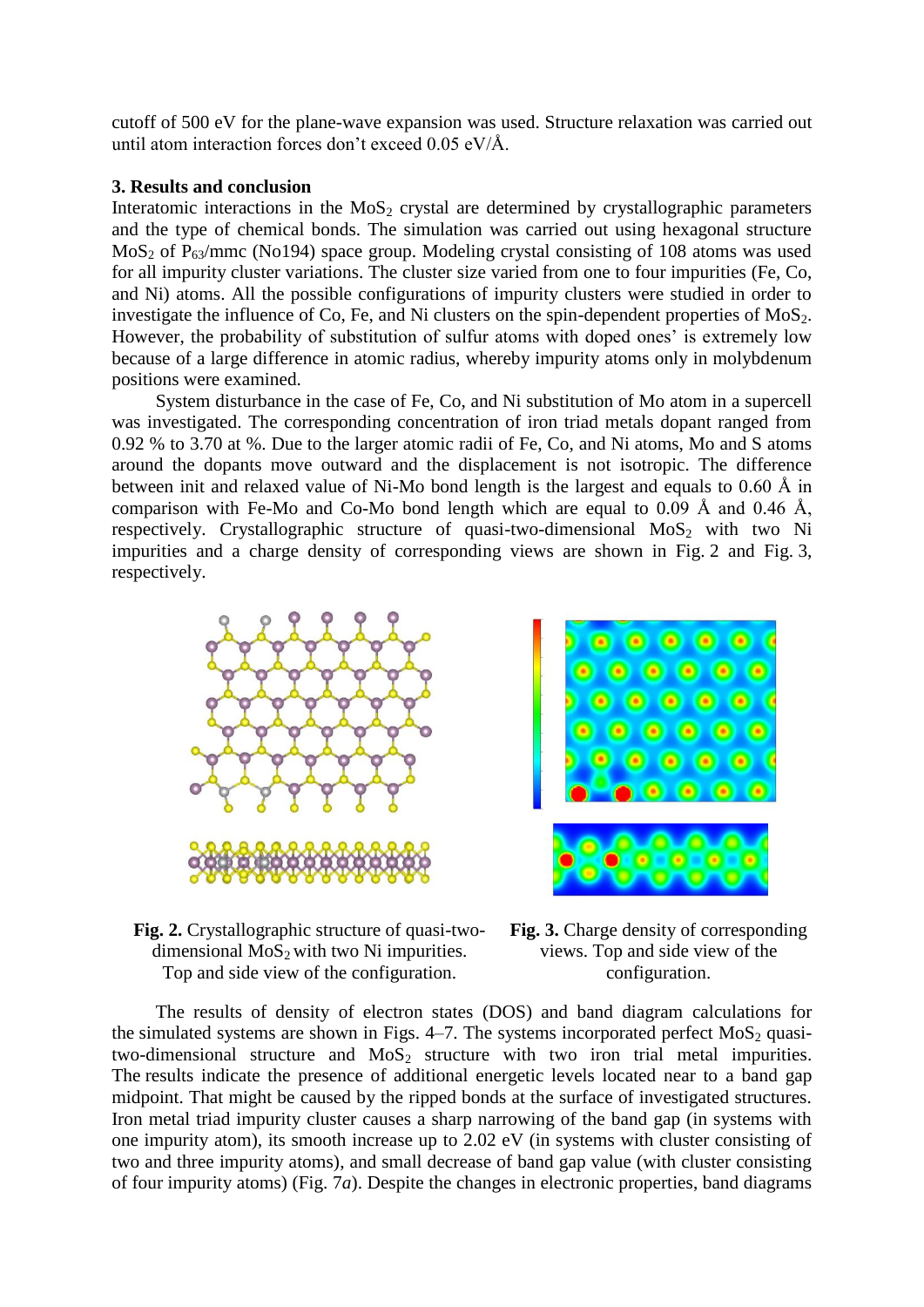confirm that most of the  $MoS<sub>2</sub>$  structures still retain direct band transition.



Fig. 4. DOS ( $a$ ) and energy bands ( $b$ ) of a perfect quasi-two-dimensional MoS<sub>2</sub> structure.



Fig. 5. DOS (*a*) and energy bands (*b*) of quasi-two-dimensional  $MoS<sub>2</sub>$  structure with two Feimpurity clusters.



Fig. 6. DOS (*a*) and energy bands (*b*) of quasi-two-dimensional  $MoS<sub>2</sub>$  structure with two Coimpurity clusters.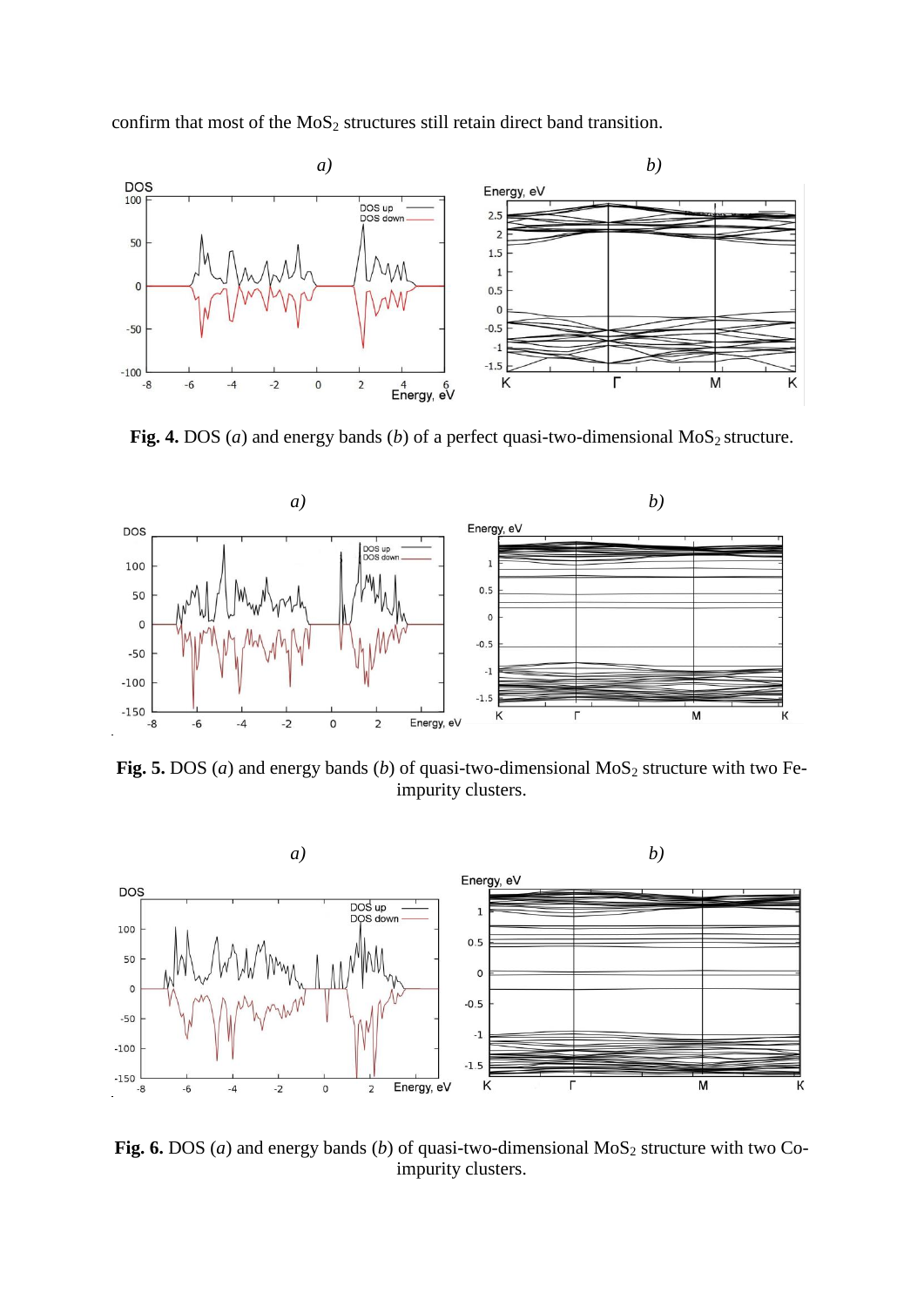

**Fig. 7.** DOS (*a*) and energy bands (*b*) of quasi-two-dimensional MoS<sub>2</sub> structure with two Niimpurity clusters.

It was found that all investigated structures doped with iron triad metals exhibit magnetic properties. The behavior of magnetic properties depends on a cluster type, and that is why they significantly differ from each other (Fig. 8 *b*). However, the impurity clusters with linear configuration show the most strongly marked magnetic effect with a stable ferromagnetic phase, that's why all the presented data relate to this type of cluster.



**Fig. 8.** Band gap value (a) and magnetic moment (b) dependencies on cluster size.

Electrons, from d-orbital of molybdenum atoms located near to impurity cluster and from d-orbital of metal dopant, make the most significant contribution to magnetic moment of the system (Fig. 9). However, the magnetic moment increases with the size of impurity cluster up to three atoms. But it was also found that there is no magnetic moment in systems with a cluster consisting of four atoms. The same behavior was observed in ZnO nanothin films doped with Fe, Co, and Mn [16-18]. Concentration dependences of magnetization of ZnO doped with Fe, Co, and Mn are nonmonotonic. The addition of first portions of dopant causes an increase of magnetization in one – three orders but further increase of dopant concentration leads to rapid decrease of magnetization. Magnetization dependencies are also different for every dopant metal [16]. One of the reasons of such behavior can be explained by the change of oxidation degree of doping atoms with the increasing of cluster size.

In all the investigated structures magnetic moment is localized near to impurity cluster. That fact suggests the possibility of control of magnetic behavior of  $MoS<sub>2</sub>$  quasi-twodimension structure by varying the doping concentration when required in using structural elements for spintronic, micro- and nanoelectronic devices.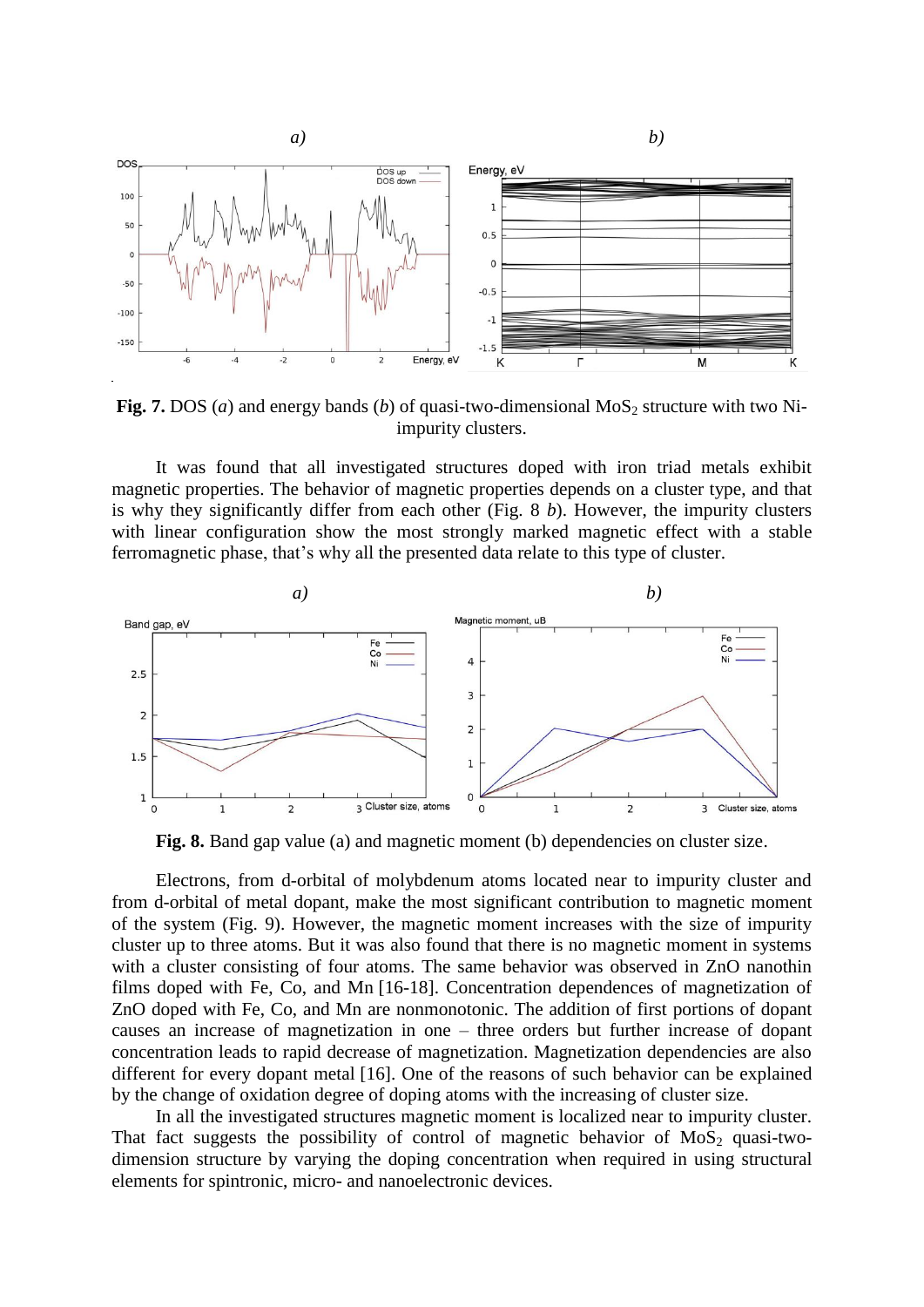

**Fig. 9.** Projected DOS of quasi-two-dimensional MoS<sub>2</sub> structure with two Fe-impurity clusters for Mo (*a*) and Fe (*b*) atoms.

# **4. Conclusions**

In the framework of density functional theory using the software package VASP spindependent properties of quasi-two-dimensional  $MoS<sub>2</sub>$  structure with different size of Fe, Co, and Ni impurity clusters were studied. Calculations of density of electron stated and of band diagrams were done for the simulated systems; in particular the dependencies of band gap value and magnetic moment on a cluster size were obtained. A significant effect of iron triad metal impurity cluster on the electronic and magnetic properties of  $MoS<sub>2</sub>$  was found. Further research in this area will allow studying the effect of impurities on the characteristics of investigated semiconductor in detail.

#### **References**

- [1] M. Chhowalla, H.S. Shin, G. Eda, L. Li, K.P. Loh, H. Zhang // *Nature Chemistry* **5** (2013) 263.
- [2] Q.H. Wang, K. Kalantar-Zadeh, A. Kis, J.N. Coleman, M.S. Strano // *Nature Nanotechnology* **7** (2012) 699.
- [3] J.A. Wilson, A.D. Yoffe // *Advanced Physics* **18** (1969) 193.
- [4] B. Radisavljevic, A. Radenovic, J. Brivio, V. Giacometti // *Nature Nanotechnology* **6** (2011) 147.
- [5] E. Kadantsev, P. Hawrylak // *Solid State Communications* **152** (2012) 909.
- [6] K.F. Mak, C. Lee, J. Hone, J. Shan, T.F. Heinz // *Physical Review Letters* **105** (2010) 136805.
- [7] A. Gulay, In: *The Materials MEMSTECH'2011 Conference* (2011), p. 111.
- [8] Z. Yin, H. Li, H. Li, L. Jiang, Y. Shi, Y. Sun, G. Lu, Q. Zhang, X. Chen, H. Zhang // *ACS Nano* **6** (2012) 74.
- [9] H. Li, Z. Yin, Q. He, H. Li, X. Huang, G. Lu, D.W.H. Fam, A.I. Yoong, Q. Zhang, H. Zhang // *Small* **8** (2012) 63.
- [9] O. Kozlova, V. Lyskousky, V. Nelayev // *Materials Physics and Mechanics* **13** (2012) 124.
- [10] T.M. Hammad, J.K. Salem. R.G. Harrison // *Applied Nanoscience* **3** (2013) 133.
- [11] F.C. Romeiro, J.Z. Marinho, A.C.A. Silva, N.F. Cano, N.O. Dantas, R.C. Lima // *The Journal of Physical Chemistry C* **117(49)** (2013) 26222.
- [12] A. Sharma, M. Varshney, S. Kumar, K.D. Verma, R. Kumar // *Nanomaterials and Nanotechnology* **1** (2011) 29.
- [13] G.W. Elmen // *Bell Labs Technical Journal* **8** (2013) 435.